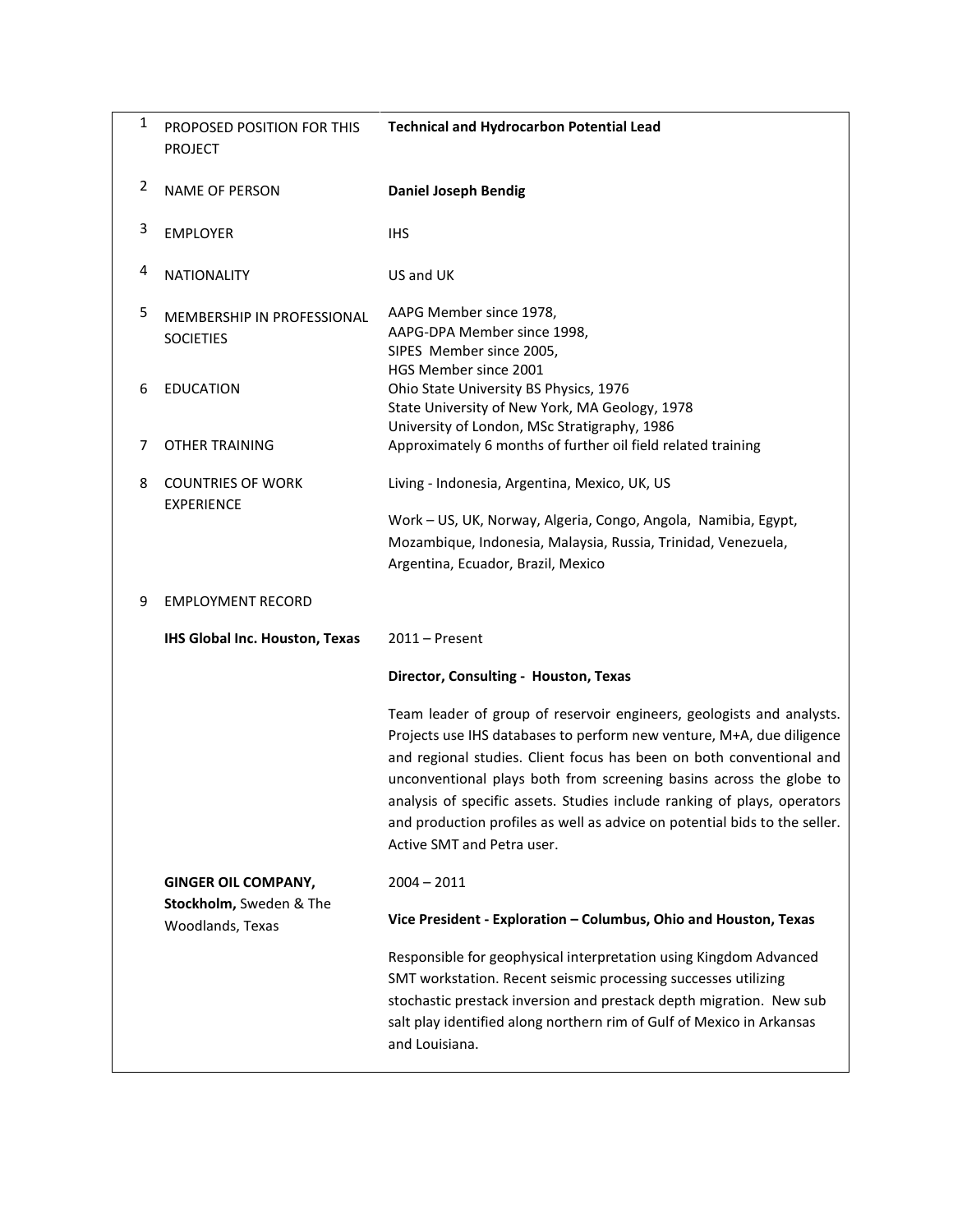| <b>BENDIG OIL &amp; GAS, LLC.,</b>         | $2002 - 2004$                                                                                                                                                                                                                                 |
|--------------------------------------------|-----------------------------------------------------------------------------------------------------------------------------------------------------------------------------------------------------------------------------------------------|
| Houston, Texas                             |                                                                                                                                                                                                                                               |
|                                            | <b>Principal/Owner</b>                                                                                                                                                                                                                        |
|                                            | Marketed basin and play analysis, prospect generation, and exploration<br>well planning services. Developed, marketed and sold Appalachian                                                                                                    |
|                                            | Basin prospect to Ginger Oil.                                                                                                                                                                                                                 |
| DELTA R, LLC., Houston, Texas              | $2000 - 2001$                                                                                                                                                                                                                                 |
|                                            | <b>Chief Geophysicist</b>                                                                                                                                                                                                                     |
|                                            | Sole Geophysicist for project management, mentoring, and direction of<br>local teams in the analysis of complex exploration, development, and<br>production projects for client oil companies in Nigeria, Egypt, Gulf of<br>Suez and Namibia. |
| <b>CONOCO, INC. (currently</b>             | $1978 - 1999$                                                                                                                                                                                                                                 |
| ConocoPhillips Company),<br>Houston, Texas | Team Leader - Integrated Interpretation Projects, Houston, Texas<br>$(1996-1999)$                                                                                                                                                             |
|                                            | Found giant Coro Coro oil discovery in Venezuela                                                                                                                                                                                              |
|                                            | Finding Team Leader - Atlantic Margin, Aberdeen, Scotland (1995-<br>1996)                                                                                                                                                                     |
|                                            | Coordinated 3,000km2 3-D's in West of Shetlands                                                                                                                                                                                               |
|                                            | Manager - Central Graben Operating Unit, London, England (1994-<br>1995)                                                                                                                                                                      |
|                                            | Proved Banff field commercial                                                                                                                                                                                                                 |
|                                            | Chief Geophysicist - Exploration Development, London, England<br>$(1989 - 1994)$                                                                                                                                                              |
|                                            | Completed multiple field development plans in the North Sea                                                                                                                                                                                   |
|                                            | Geophysical Advisor - Advance Exploration, Houston, Texas (1986-<br>1989)                                                                                                                                                                     |
|                                            | Team lead for Algerian advance exploration assessment                                                                                                                                                                                         |
|                                            | Staff Geophysicist, London, England (1982-1986)                                                                                                                                                                                               |
|                                            | Project Geophysicist, Jakarta, Indonesia (1980-1982)                                                                                                                                                                                          |
|                                            | Associate Geophysicist, Ponca City, Oklahoma (1978-1980)                                                                                                                                                                                      |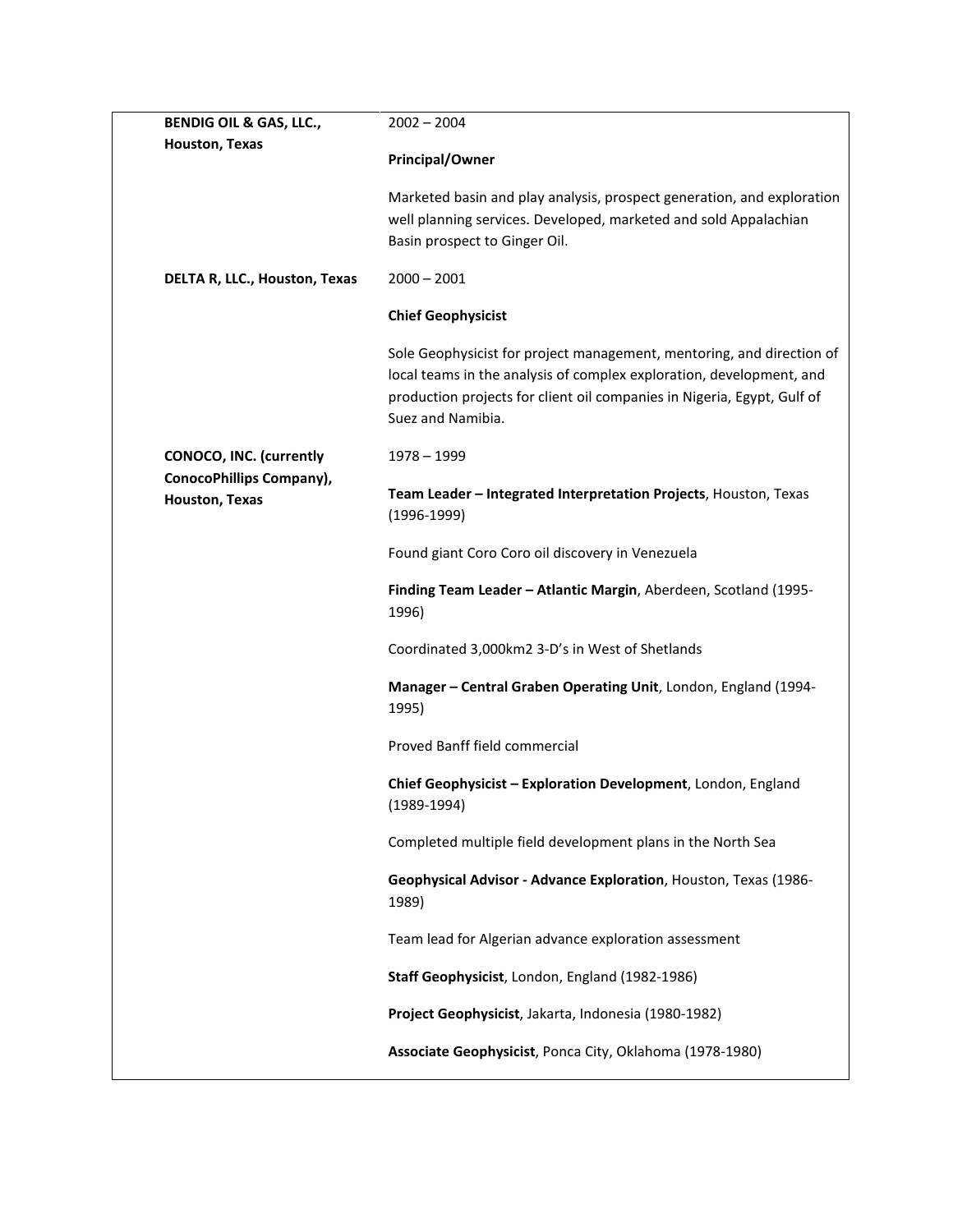# 11 WORK UNDERTAKEN THAT BEST ILLUSTRATES EXPERIENCE IN THE TOPICS COVERED UNDER CONSULTING TENDER FOR ADISORY SERVICES RELATED TO INTRACAMPOS LICENSING ROUND I have many years as a working geophysicist including around 12 years as an expatriate. My career started as a technical geoscientist and moved on to supervisory roles as Chief Geophysicist in Conoco's London

office. I am well versed in current technology and have been trained in risk analysis for exploration prospects. My current workstation of choice is SMT where I have been interpreting both 2-D's, PSTM data and PSDM data. One of my recent projects required the use of pre stack stochastic inversion of 3-D data in order to determine the lithology of an interpreted reef complex. This tool and other shear wave solutions offer the potential to unlock many of the shale issues and represent the most fertile area for technology development. During my career projects have covered depositional environments from shallow water to deep water and tectonic environments from rifts to thrust sheets. For Africa I completed a study of the petroleum potential of Algeria, completed exploration prospect evaluation and drilling in West Africa, worked on the Kudu project in Namibia, studied the new venture opportunities in Africa as well as the recent finds in East Africa. I am a team player with the skills to organize groups including international partner groups. This requires an understanding of cultures and the ability to work in virtual teams. I am both a US and UK citizen.

### **Projects**

### **Entry Strategy for A NOC to operate outside of host country**

Reviewed the Caribbean area for exploration opportunities that fit the NOC's requirements. Reviewed the skill sets in the NOC to determine gaps. Recommended areas of improvement and exploration opportunities with acceptable risk.

### **Backward looking exploration performance (2)**

For major IOC, looked at their exploration performance relative their peers. Particular interest was on their bid round strategies and the prediction of future activity by mapping early entrant activity. This was done for West Africa and later extended into East Africa. This IOC had failed to perform by not recognizing the exploration value and failing to bid on new plays.

For another IOC in the Gulf of Mexico we looked at the license history since 2000. The success rates as operator or nod operated acreage was calculated including all exploration costs. The value creation or destruction was calculated. The IOC turned out to be the worst performer on operated acreage but they did better when someone else operated.

**Forward looking exploration and exploitation opportunities (5)** For the current Mexico set of rounds, we used the government supplied reserve figures to create cost and production models for potential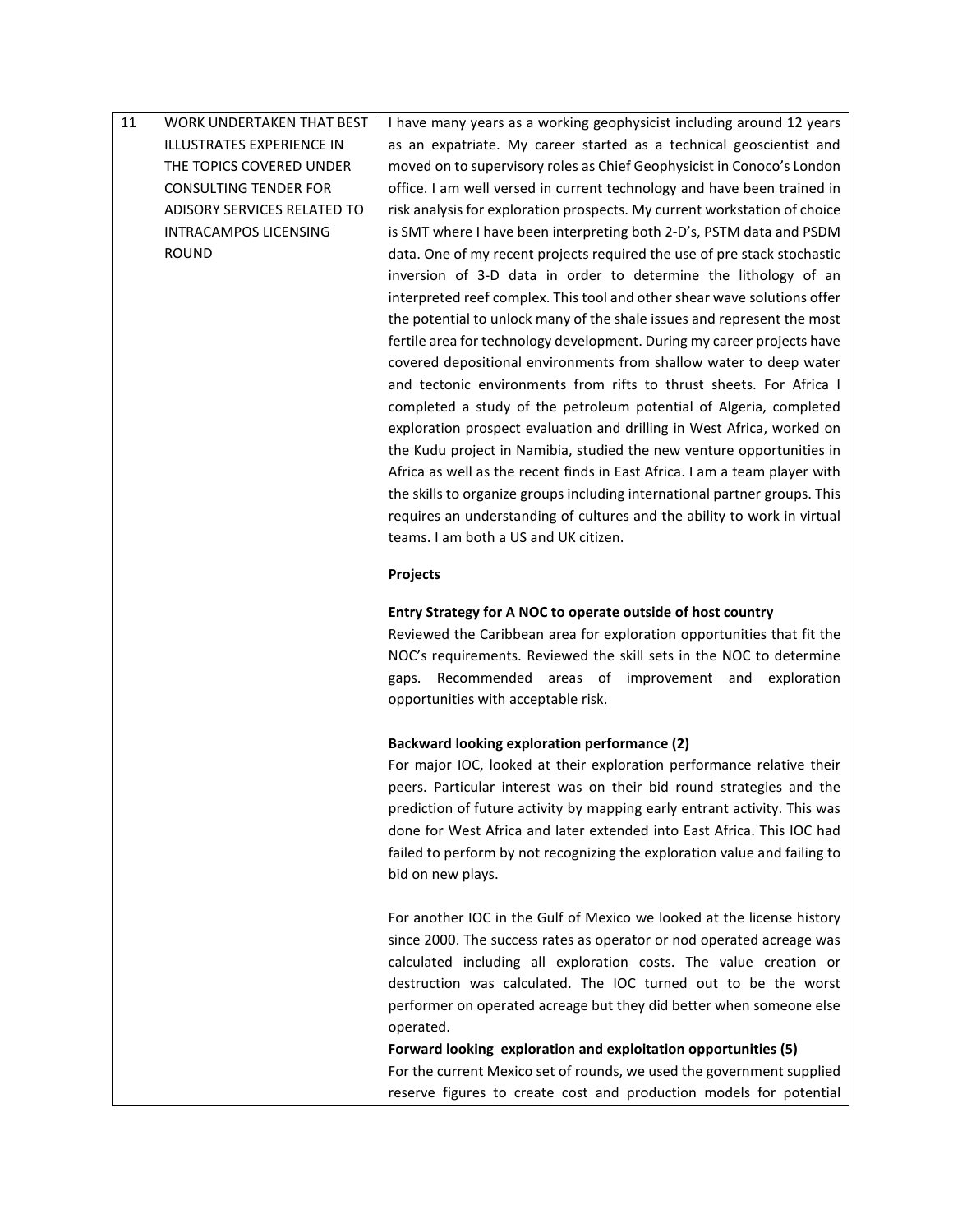developments. Risk was applied to exploration blocks as well as the expected exploration costs. A fiscal model was constructed for each block and the values calculated. The blocks were ranked using the values and potential political/security risks.

For the Brazil round each block was ranked using a similar approach as in Mexico. The IOC used the information to focus their efforts on the most prospective blocks.

In Algeria the petroleum systems were mapped and quantified. Each of the basins was described in terms of size and expected hydrocarbon type and volume. Focus was moved the oil prone basins at the time.

The Trinidad onshore round was characterized for a NOC. The blocks were ranked and recommended to the NOC. While the NOC did not participate there were later discoveries on the recommended areas.

Perform field level and prospect level due diligence analysis for a NOC in the Gulf of Mexico. The equity interest in the deep water field was purchased. The prospect was recommended to the client and was later a discovery.

For West Siberian fields, managed team of technical and commercial staff to determine the value of multiple fields. Production, capex and opex profiles were created for each field. Fiscal and commercial terms were modelled in excel. Out of approximately 10 fields, only one was considered as optimal with another three as marginal.

Technical lead for North Sea field equity determination. Also completed appraisal drilling of multiple southern North Sea gas fields.

## **Technology**

Work with seismic processing companies to get the best imaged seismic data. This includes velocity models for pre stack time migration and pre stack depth migration. This is critical work in areas with complex structure to be able to correctly map the prospects.

Work with reservoir engineers to create 3-D geocellular models for input to dynamic reservoir models.

Integrate geoscience workstation results with Arc GIS to produce the most insightful maps possible.

Multiple well planning collaborations with drilling engineers.